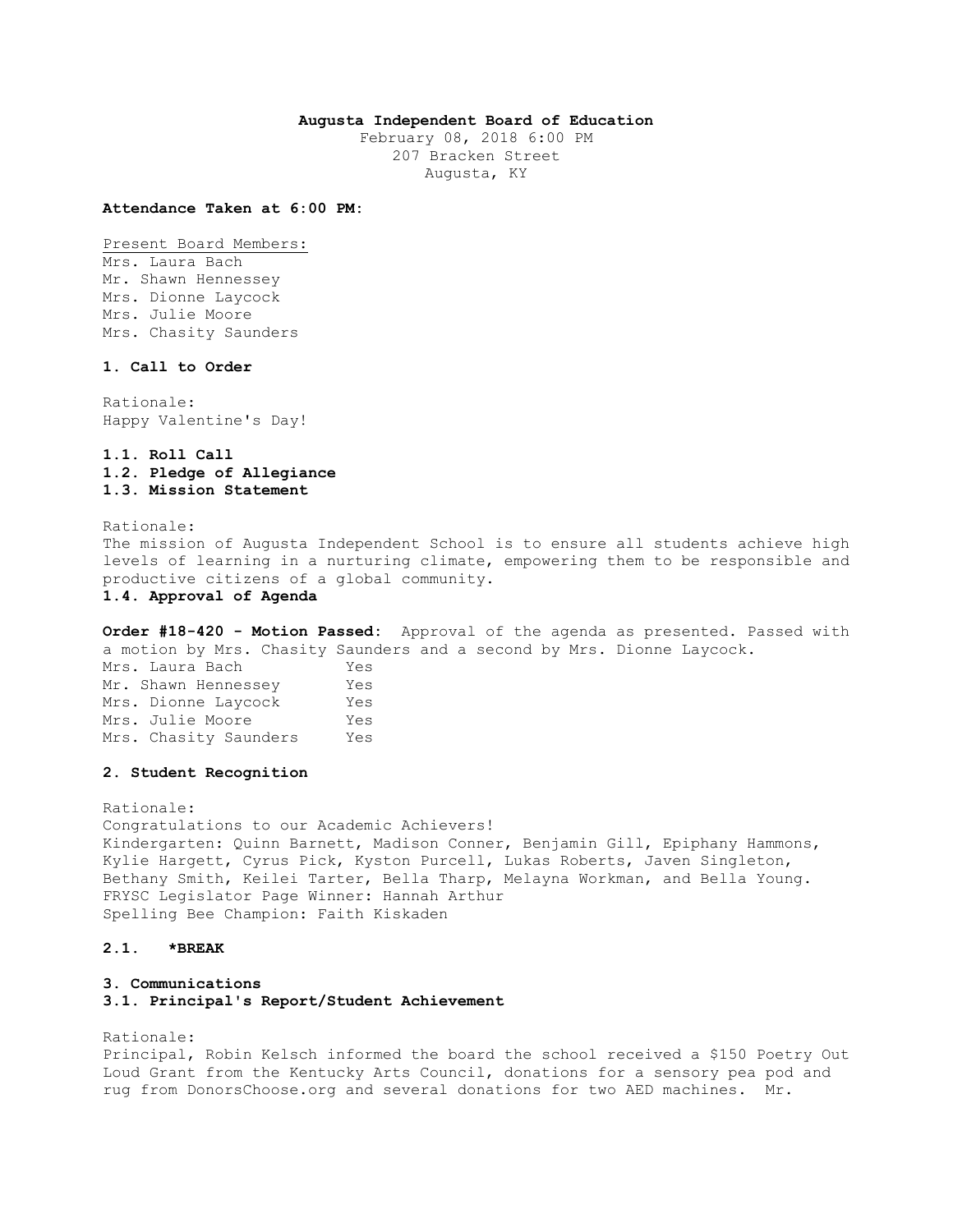Kelsch said the school has two AED machines and the additional machines will be for athletic events. Principal Kelsch reviewed the school safety plans with board members and stated plans for emergency response training with local agencies is being planned for

the summer.

#### **3.2. Superintendent's Report**

Rationale: Superintendent, Lisa McCane provided a legislative update stating no pension reform bill has yet to be filed and if passed, the Governor's budget proposal would be difficult to sustain more deep cuts and increases to the budget. Other legislative education bills introduced this session is HB242 to consolidate districts, HB247 to allow use of KEES funds for dual credit courses, HB3 to require essential skills curriculum, and HB132 for financial literacy to be a required high school graduation course.

Superintendent McCane stated the district will possibly host a Rural Regional Job Fair with the tentative date of March 29th, 2018.

Superintendent McCane stated the district has missed 6 days of school due to weather and that it is still too early to amend the school calendar until the bad weather subsides. She said March 15th and 16th will be used as make-up days and if more days are missed, it would be necessary to go the week of May 21st. The board learned Mason County Schools is attempting to pass a nickel tax and its importance for the students of Augusta Independent because that is the only option for technical career education. She stated if passed, \$5 million will be invested in the Area Technical Center for building and equipment upgrades.

#### **3.3. Personnel**

Rationale: Classified Resignation Michael Linville (Effective February 2nd, 2018) Certified Substitute Hire (Pending completion of paperwork) James Pope Anthony Felice

# **3.4. Attendance/Enrollment**

Rationale: Enrollment P-12: 302 Enrollment K-12: 282 January Attendance: 93.49% Overall Attendance: 95.52%

## **3.5. Citizens 3.6. Board Members**

# **4. Business Action/Discussion Items 4.1. Approve Monthly Budget Report**

Rationale: General Fund Revenue receipts through January totaled nearly \$1,100,000. Local Revenue: Property tax revenue accounted for over \$211,000. Utility taxes generated nearly \$63,000. \$11,500 has been collected in motor vehicle taxes, while \$5,000 has been received from PSC taxes, \$2,300 in delinquent property taxes, and \$2,200 in omitted property taxes. \$7,800 has been collected for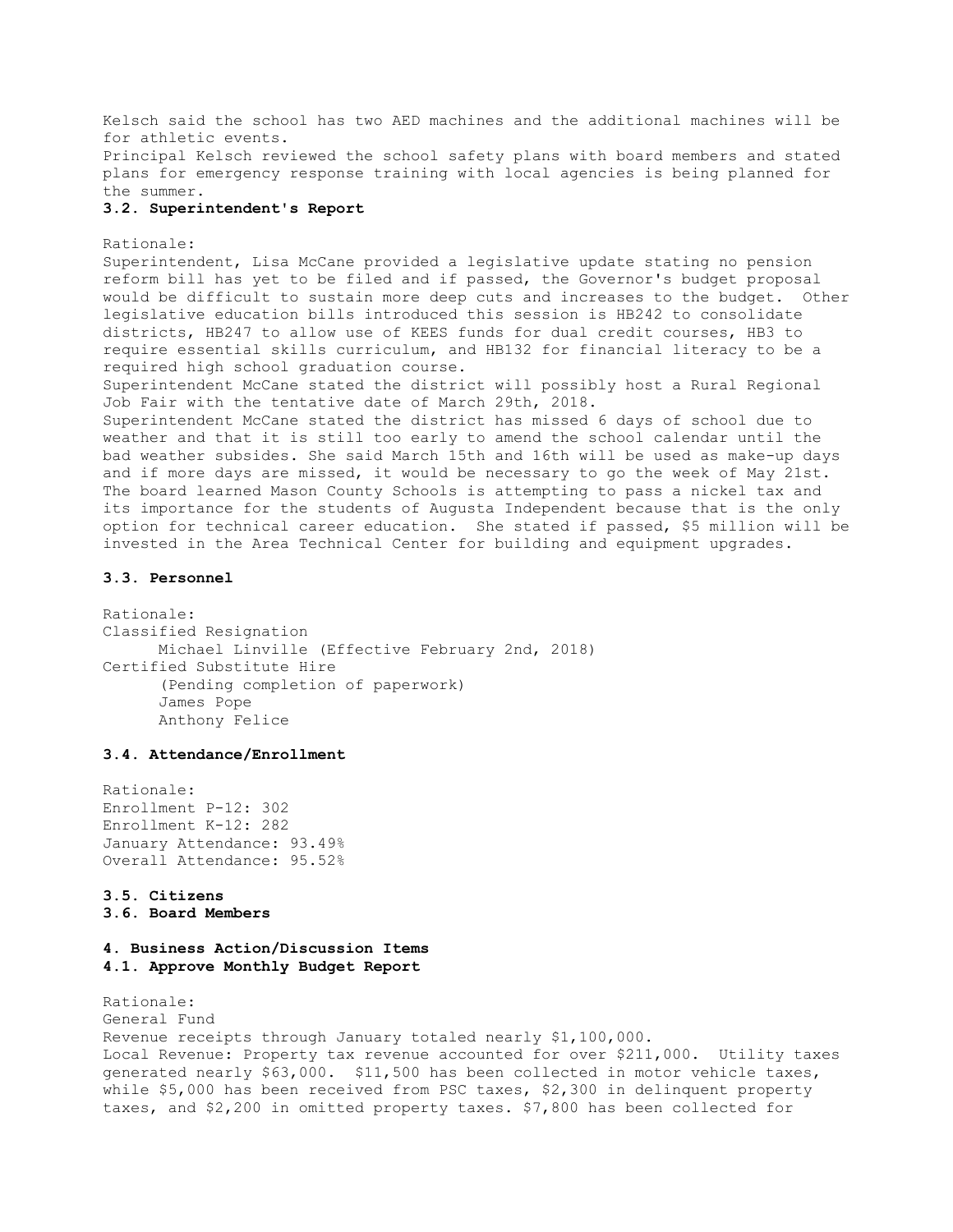tuition. \$2,600 was received for bus rental, while a \$2,400 worker's comp refund was received. Over \$1,100 in miscellaneous revenue has been collected. The fitness center has collected over \$1,000 in dues. State Revenue: SEEK funding accounted for \$773,000, while over \$3,600 was received for revenue in lieu of taxes from the state. Federal Revenue: \$11,600 was received for Medicaid reimbursement. Expenditures through seven months of the year totaled \$937,000. School Budget: The school's budget is \$19,750. Through January, \$13,500 was spent. \$4,800 was expended on copying and printing, \$2,900 on general supplies, \$1,700 was expended on assessment software, \$1,400 on dues and fees, \$1,300 on supplemental curriculum materials, and \$900 on technology supplies. Maintenance Budget: Expenses totaled over \$136,000 through January. Expenses included \$42,000 on utility services, \$39,000 on salaries and benefits, \$31,000 for property insurance, \$10,300 on repairs and maintenance, \$7,000 on general supplies, and \$6,500 on professional services. 53% of the maintenance budget has been utilized. Transportation Budget: Through January, costs were at approximately \$45,000, with \$2,000 obligated. \$25,000 was expended on salaries and benefits, \$6,700 on diesel fuel, \$5,500 on fleet insurance, \$4,000 on vehicle repair and maintenance, \$2,900 in repair parts, and \$800 on supplies/services/fees. 45% of the transportation budget has been utilized. For the general fund, receipts exceeded expenditures by approximately \$163,000. Special Revenue Fund We have received mid-year budget cuts for some state grants due to the statewide budget reductions. FRYSC was reduced about \$2,700 in the current fiscal year. Even with that cut, however, the GF will not have to pick-up any expenses. We had about \$5,000 "extra" after salary and benefit expenditures for programs and supplies, which we had frozen until we knew the extent of the cut. Professional development funds were cut by \$1,725 and instructional resource funds were cut by \$3,021. Once again, because we froze those budgets when we knew there were potential cuts, we have not overspent on either of those grants, even after the reductions. Food Service Fund Food service revenue through January totaled over \$96,000. \$86,000 was received for federal reimbursement, while \$10,000 was local revenue. Expenses totaled approximately \$89,000, including \$52,000 on food and supplies, \$32,000 was for salaries and benefits, \$2,600 on dues and fees, and \$1,700 on equipment costs. The food service balance as of January 31 was approximately \$7,600. Proposed Budget Implications: Superintendent McCane presented implications for the district if the Governor's proposed budget were passed. Some areas of concern include a reduction of \$18,000 in transportation funding, elimination of professional development and instructional resources equating to over \$10,000, reductions to funding for preschool, Read to Achieve, FRYSC, Community Education, ESS, Gifted and Talented and Technology. Districts will also encumber a higher portion of the employee health insurance and increased CERS (Classified) Retirement expenses. Overall the district's general fund would likely have to pick up \$100,000 in additional operating expenses. Superintendent McCane explained the current budget is comprised of approximately 5% for facilities, 85% personnel, and 10% operating expenses. She stated district's simply cannot sustain these cuts and increases to operating expenses, stating this is the sad reality of school funding for Kentucky's children. **Order #18-421 - Motion Passed:** Approve Monthly Budget Report passed with a

motion by Mrs. Julie Moore and a second by Mr. Shawn Hennessey. Mrs. Laura Bach Yes Mr. Shawn Hennessey Yes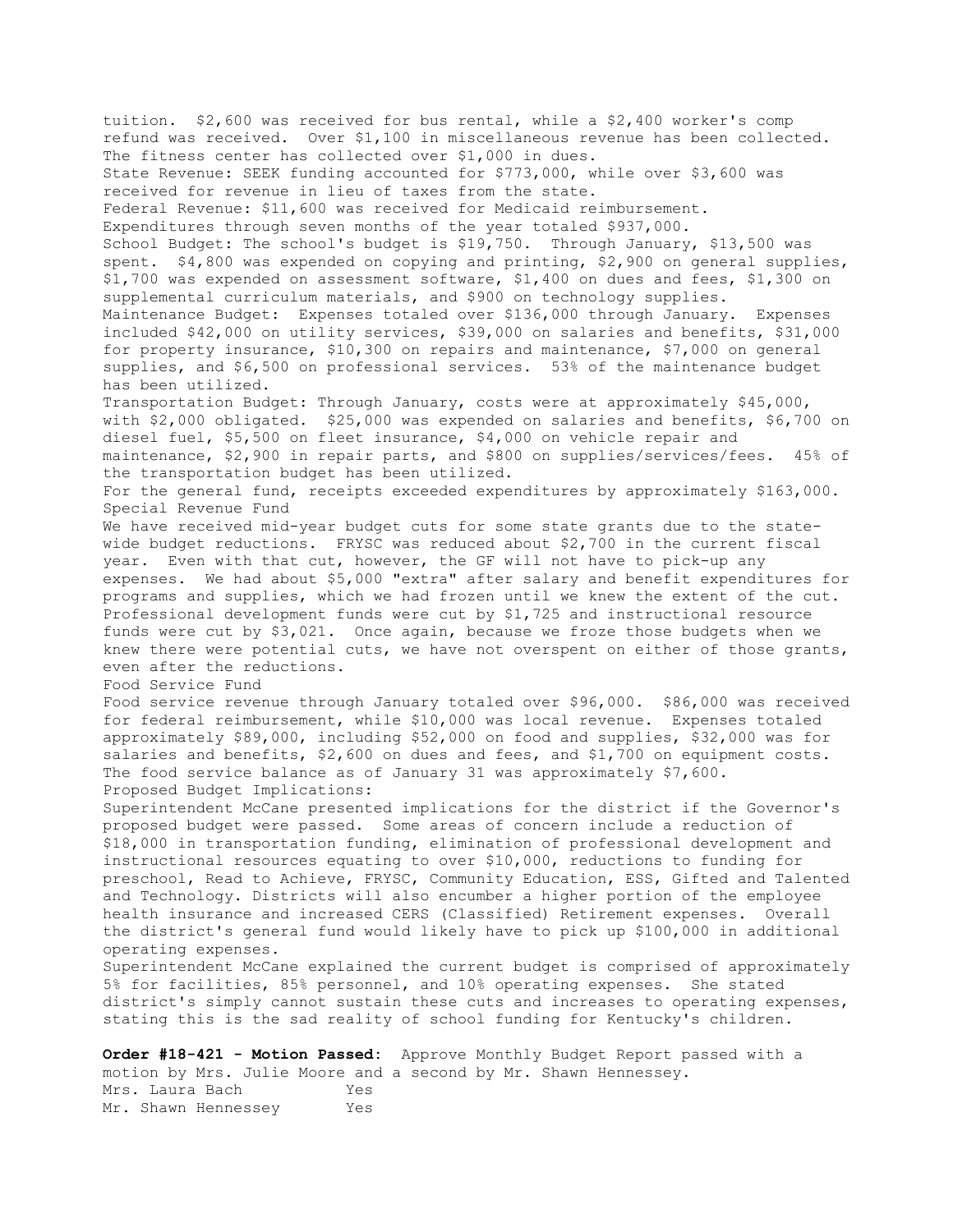Mrs. Dionne Laycock Yes Mrs. Julie Moore Yes Mrs. Chasity Saunders Yes

#### **4.2. Approve Monthly Facilities Report**

Rationale: Monthly Maintenance:

- Gym light replaced
- Breaker replaced in panel box in boiler room
- Replaced belt on heating unit in cafeteria
- Repaired urinal in boys restroom
- Repaired refrigerator in cafeteria

**Order #18-422 - Motion Passed:** Approve Monthly Facilities Report passed with a motion by Mrs. Chasity Saunders and a second by Mrs. Julie Moore. Mrs. Laura Bach Yes Mr. Shawn Hennessey Yes Mrs. Dionne Laycock Yes Mrs. Julie Moore Yes Mrs. Chasity Saunders Yes

### **4.3. Approve 2018-2019 School Calendar**

Rationale: Superintendent McCane reported a calendar committee developed three 2018-2019 school calendar options and a survey was conducted to seek feedback from faculty/staff, students, parents and community members. The results indicated almost 40% preferred the draft calendar presented to the board for approval.

**Order #18-423 - Motion Passed:** Approve 2018-2019 School Calendar passed with a motion by Mr. Shawn Hennessey and a second by Mrs. Dionne Laycock. Mrs. Laura Bach Yes Mr. Shawn Hennessey Yes Mrs. Dionne Laycock Yes Mrs. Julie Moore Yes Mrs. Chasity Saunders Yes

### **4.4. Approve Amendment to 2017-2018 Classified Salary Schedule**

Rationale: Superintendent McCane stated the current classified salary schedule has different salaries for custodial, maintenance, and bus driver positions. The district is seeking to fill the custodial position with a candidate who can also fulfill maintenance and bus driver duties. Therefore, an amendment is recommended to the 2017-2018 classified salary schedule to reflect a classified position with multi-duties.

**Order #18-424 - Motion Passed:** Approve Amendment to 2017-2018 Classified Salary Schedule passed with a motion by Mrs. Dionne Laycock and a second by Mrs. Chasity Saunders. Mrs. Laura Bach Yes Mr. Shawn Hennessey Yes Mrs. Dionne Laycock Yes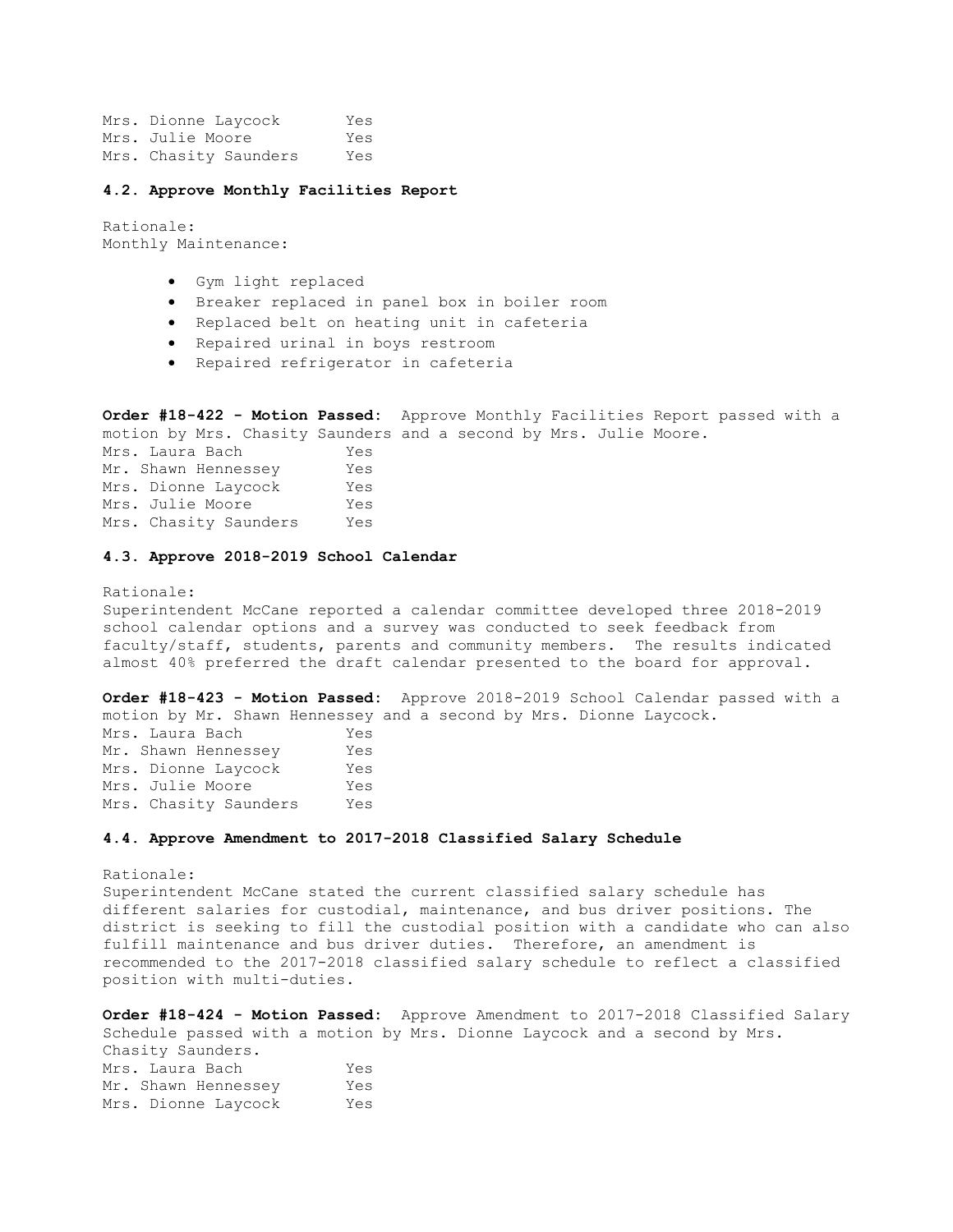Mrs. Julie Moore Yes Mrs. Chasity Saunders Yes

#### **4.5. Approve 2018-2019 Tuition Rates**

Rationale:

Superintendent McCane recommended the 2018-2019 tuition rates remain at the current price points citing affordability and that the rates are significantly lower than most school districts and private schools. Furthermore, she said tuition students have increased by over 25 students indicating affordability for most families.

**Order #18-425 - Motion Passed:** passed with a motion by Mrs. Dionne Laycock and

a second by Mrs. Julie Moore. Mrs. Laura Bach Yes Mr. Shawn Hennessey Yes Mrs. Dionne Laycock Yes Mrs. Julie Moore Yes Mrs. Chasity Saunders Yes

## **5. Business Consent Items**

**Order #18-426 - Motion Passed:** Approval of the Business and Consent items as presented passed with a motion by Mrs. Dionne Laycock and a second by Mrs. Julie Moore. Mrs. Laura Bach Yes Mr. Shawn Hennessey Yes Mrs. Dionne Laycock Yes Mrs. Julie Moore Yes Mrs. Chasity Saunders Yes

#### **5.1. Approve Previous Meeting Minutes**

**5.2. Approve FY-2018 KETS Offer of Assistance** 

Rationale: The School Facilities Construction Commission (SFCC) is making an official offer of assistance in the amount of  $$4,112$ . The technology funding must be matched equally by the Board of Education or can be escrowed for up to three (3) years.

#### **5.3. Approve 2018-2019 District Technology Plan 5.4. Approve Surplus Computers**

Rationale: Surplus Computers: 10282 10454 10485 10416 10267 10582

**5.5. Approve Bills 5.6. Approve Treasurer's Report** 

**6. Adjournment**